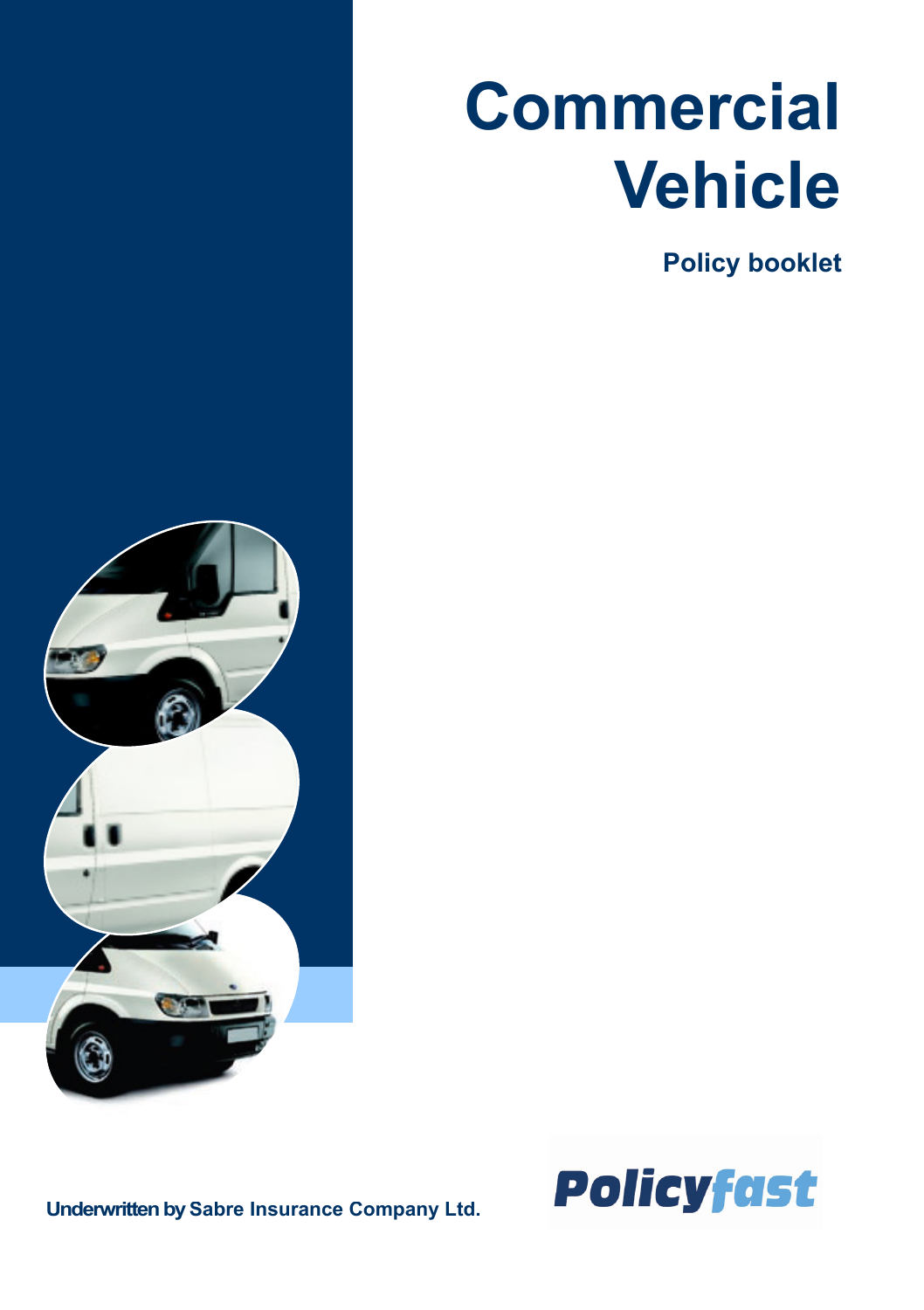

#### **Welcome to Policyfast**

Welcome to Your new Commercial Vehicle policy exclusively arranged via Policyfast Limited with Sabre Insurance Company Ltd.

Your insurance Policy comprises this booklet and Your Schedule. You should read these documents carefully and keep them in a safe place together with copies of any documentation You have provided to Us.

#### **CONTENTS**

| <b>Special Notices</b>                 |                                            | 1                       |
|----------------------------------------|--------------------------------------------|-------------------------|
| Choice of Law                          |                                            | 4                       |
| <b>A2 Definitions</b>                  |                                            | $\overline{\mathbf{4}}$ |
|                                        |                                            |                         |
|                                        | <b>SCOPE OF COVER</b>                      |                         |
|                                        | <b>B1 Third Party Liability</b>            | 5                       |
|                                        | B2 Loss or Damage to Insured Vehicle       |                         |
|                                        | by Fire or Theft                           | 6                       |
|                                        | B3 Loss of or Damage to the Insured        |                         |
|                                        | Vehicle Other than by Fire and             |                         |
|                                        | Theft (Comprehensive Policies Only)        | 6                       |
|                                        | B4 Repairs Covered By Section B2 or        |                         |
|                                        | <b>B3 of the Policy</b>                    | 7                       |
|                                        | <b>B5 Foreign Use</b>                      | 7                       |
|                                        | <b>B6</b> Vehicle Sharing                  | 8                       |
|                                        | <b>B7</b> No Claims Discount               | 8                       |
|                                        | <b>B8</b> Medical Expenses                 | 8                       |
|                                        | <b>B9</b> Personal Effects                 | 8                       |
| <b>B10 Window Breakage</b>             |                                            | 8                       |
| <b>B11 Personal Accident Insurance</b> |                                            | 8                       |
|                                        | <b>B13 Imported Vehicles</b>               | 9                       |
|                                        | <b>GENERAL EXCLUSIONS</b>                  |                         |
|                                        | Use of the Insured Vehicle                 | 9                       |
|                                        | <b>General Exclusions</b>                  | 9                       |
|                                        | C1 Use of Insured Vehicle                  | 9                       |
|                                        | C2 Contractual Liability Exclusion         | 9                       |
|                                        | C3 War Risks Exclusion                     | 10                      |
|                                        | C4 Radioactive Contamination And Explosive |                         |
|                                        | <b>Nuclear Assembly Exclusion</b>          | 10                      |
|                                        | C5 Racing And Deliberate Acts              | 10                      |
|                                        | C6 Riot And Civil Commotion Exclusion      | 10                      |
|                                        | C8 Earthquake Exclusion                    | 10                      |
|                                        | C9 Foreign Jurisdiction Exclusion          | 10                      |
| C10 Airport Use Exclusion              |                                            | 10                      |
| C11 Terrorism                          |                                            | 10                      |
| C12 Hazardous Goods                    |                                            | 10                      |

| C <sub>13</sub> Towing                    | 10 |
|-------------------------------------------|----|
| C14 Explosion, Sparks Or Ashes            | 10 |
| C15 Goods Sold, Transported Or            |    |
| <b>Supplied</b>                           | 11 |
| C16 Compensation                          | 11 |
| C17 Malicious Damage                      | 11 |
| C18 Un-Roadworthy, Unsafe & Insecure      |    |
| Loads                                     | 11 |
| C19 Replacement Parts, Accessories &      |    |
| Glass                                     | 11 |
| <b>CONDITIONS</b>                         | 11 |
| D1 Geographic Limits                      | 11 |
| D2 Duties Of The Policyholder             | 11 |
| D3 Claim Notification And Co-Operation    | 12 |
| D4 Conduct Of Claims/Subrogation          | 12 |
| D5 Cancellation                           | 12 |
| D6 Contribution                           | 12 |
| D7 Avoidance Of Certain Terms And Rights  |    |
| Of Recovery                               | 12 |
| D8 Fraudulent Claims                      | 13 |
| D9 Telematics                             | 13 |
| D10 Use Of Telematics Data                | 14 |
| D11 Mid Term Adjustments On Telematic     |    |
| <b>Policies</b>                           | 14 |
| <b>ENDORSEMENTS</b>                       | 14 |
| Only Applicable If Stated In The Schedule |    |
| <b>COMPLAINT ENQUIRY</b>                  | 14 |

#### **SPECIAL NOTICES**

CLAIM NOTIFICATION

To ensure that you receive the best possible service we ask you to report all accidents, thefts or other losses using the SABRE Helpline or any alternative Helpline service provided by your agent. When doing so you will be advised of the service we can provide and what steps you need to take to gain maximum benefit from your policy. **IMPORTANT CHANGES**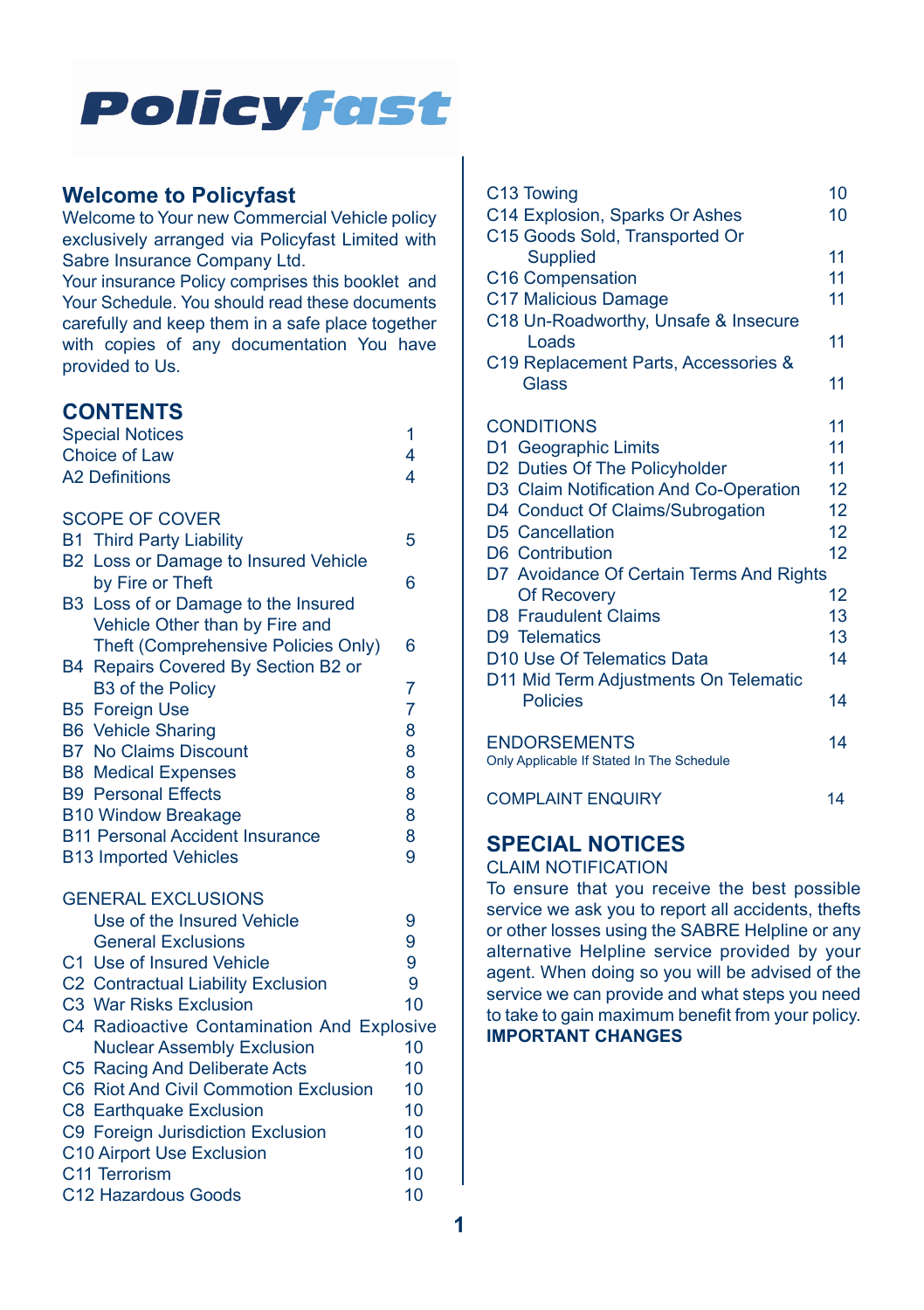

Under the terms of the Consumer Insurance (Disclosure and Representations) Act 2012, it is your responsibility to take reasonable care to supply complete and accurate information when you take out your policy, throughout the life of your policy and when you renew your policy. Your policy is based on the information you gave at inception. It is essential that you tell us straight away about changes which may influence the Insurer's acceptance or assessment of the risk. Failure to notify the Insurer means that the Policy may not operate to protect you.

Such changes could include the following:

- accidents (fault or non-fault)
- thefts (of or from the vehicle)
- convictions (motoring or criminal)
- disqualifications
- policyholder's address
- health matters
- make & model of vehicle
- use of vehicle
- occupation (full or part time)
- drivers
- annual mileage
- type of driving licence and date test passed
- vehicle modifications (cosmetic or perfomance enhancing)

This is not an exhaustive list so if you are in any doubt about whether or not facts may need to be considered you should disclose them.

The Insurer reserves the right to decline any proposal or apply special terms.

#### **FRAUD PREVENTION**

Fraudulent claims are a serious problem for insurers and any costs arising from such activity are inevitably passed on to honest policyholders. In order to protect your interests and the interests of the vast majority of our policyholders, we fully investigate all claims, and where Fraud is detected we report to the authorities under the Proceeds of Crime Act 2002 (POCA) Insurers pass information to the Claims and Underwriting Exchange Register, run by Insurance Database Services Ltd (IDS Ltd) and the Motor Insurance Anti-Fraud and Theft Register, run by the Association of British Insurers (ABI). The aim is to help insurers to check the information provided and also to prevent fraudulent claims.

When your request for insurance is dealt with, the

registers will be searched.

Under the conditions of your policy, the insurer must be told about any incident (such as an accident or theft) that may or may not give rise to a claim. In the event of a claim the information you supply together with any other information relating to the claim. will be put on the register and made available to participants. It is our practice to cooperate fully with the Police authorities in the detection and prosecution of those involved in fraud.

If false or inaccurate information is provided and fraud is identified, details will be passed to fraud prevention agencies. Law enforcement agencies may access and use this information. We and other organisations may also access and use this information to prevent fraud and money laundering, for example, when:

- Checking details on applications for credit and credit related or other facilities
- Managing credit and credit related accounts or facilities & recovering debt
- Checking details on proposals and claims for all types of insurance

• Checking details of job applicants and employees Please contact us on 0330 024 4773 if you want to receive details of the relevant fraud prevention agencies. We and other organisations may access and use from other countries the information recorded by fraud prevention agencies.

You may report information confidentially in respect of bogus/fraudulent claims to the Cheatline on 0800 422 0421

The Cheatline is manned 24 hours a day. Alternatively, fraud can be reported online to the Insurance Fraud Bureau (IFB) at: www.insurancefraudbureau.org All information can be reported anonymously and will be treated in the strictest confidence. The Cheatline is manned by experienced fraud investigators who may share the information with other interested parties such as the insurer concerned (if known). Savings obtained from information provided to the Cheatline will help to reduce insurance premiums. More information can be provided if requested.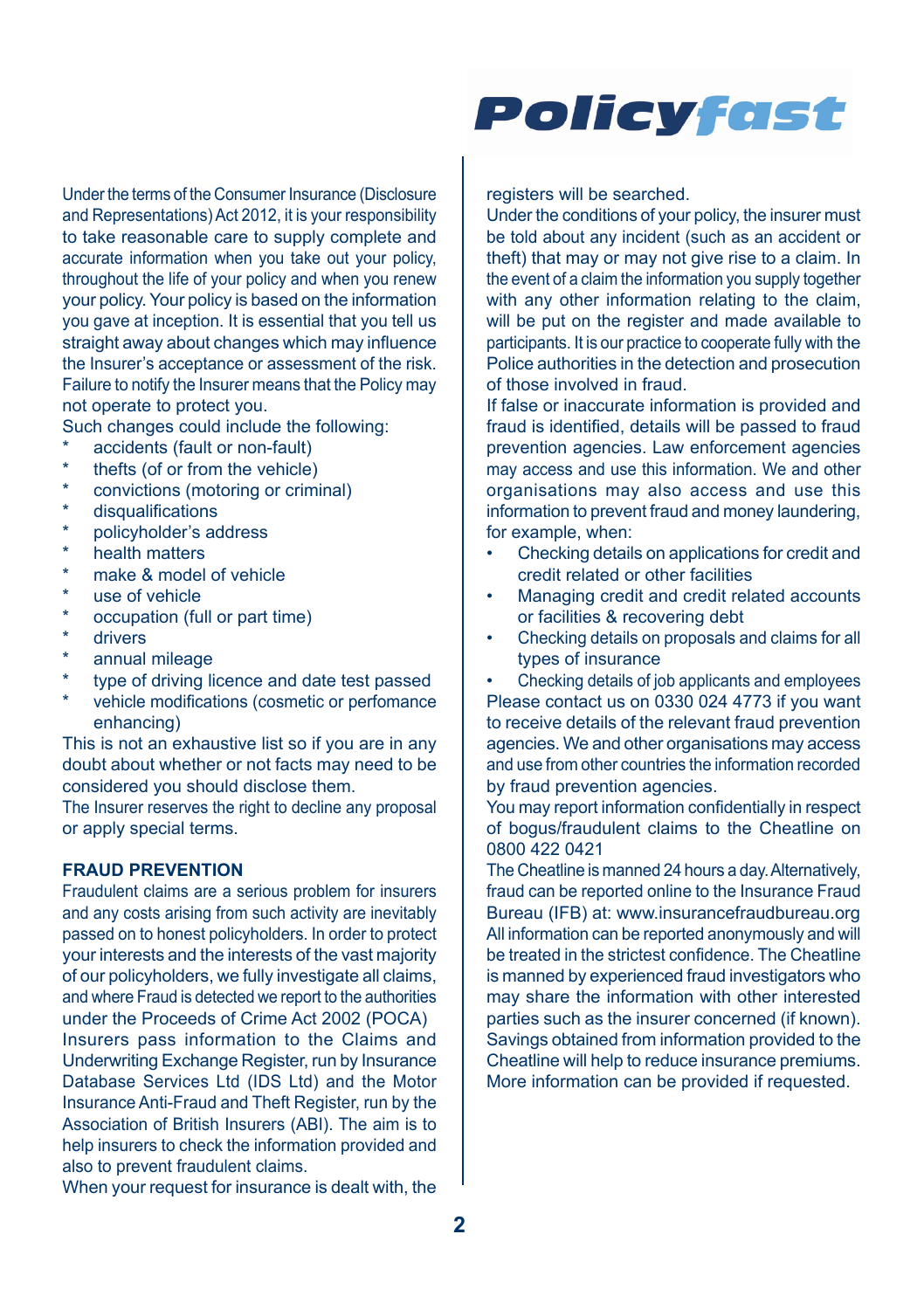#### **DATA PROTECTION**

For the purposes of the Data Protection Act 1998, the Data Controller in relation to any personal data you supply is Sabre Insurance Company Ltd. Information you supply may be used for the purposes of insurance administration by the insurer, its associated companies and agents, by reinsurers and your intermediary.

It may be disclosed to other regulatory bodies for the purposes of monitoring and/or enforcing the insurer's compliance with any regulatory rules/ codes. Your information may also be used for offering renewal, research and statistical purposes and crime prevention.

It may be transferred to any country, including countries outside the European Economic Area for any of these purposes and for systems administration.

In order to assess the terms of the insurance contract or administer claims that arise, the insurer may need to collect data that the Data Protection Act defines as sensitive (such as driving licence information, medical history or criminal convictions).

In assessing, investigating, handling and administering any claims made, the insurer, or its agents or investigators appointed by the insurer to assist in the processing of any claim you have presented:

(a) may undertake checks against publicly available information (such as electoral roll, county court judgments, bankruptcy or repossessions) and DVLA. These checks may also be carried out at the

new business and/or renewal stage; and

(b) may review certain personal data and sensitive personal data about you and also the driver of your vehicle who was involved in the incident giving rise to the claim, if different.

Such personal data and sensitive personal data may include names, addresses, telephone numbers, occupations, genders, dates of birth, driving licence details, details of any relevant accidents (including details of medical histories), details of thefts and details of criminal convictions or endorsements.

This information may also be used for the purposes of crime prevention in connection with claims, (e.g. the prevention of theft and/or fraud), assessing liability in respect of claims and to ensure that claims have been properly represented.

Information may also be shared with other insurers either directly or via those acting for the insurers (such as loss adiusters or investigators). You should show this notice to any driver covered or proposed to be covered under this policy.

By purchasing this policy you signify your explicit consent and the explicit consent of all relevant drivers to such information being processed by the insurer and their agents and investigators for the purposes set out above.

With limited exceptions, you and any relevant third party noted in this paragraph have the right to access and if necessary rectify information held about you.

#### **MOTOR INSURANCE DATABASE**

Information relating to your insurance policy will be added to the Motor Insurance Database (MID) managed by the Motor Insurers' Bureau (MIB). MID and the data stored on it may be used by certain statutory and/or authorised bodies including the Police, the DVLA, the DVANI, the Insurance Fraud Bureau and other bodies permitted by law for purposes not limited to but including:

- Electronic Licensing;
- Continuous Insurance Enforcement:
- Law enforcement (prevention, detection, apprehension and/or prosecution of offenders);
- The provision of government services and/ or other services aimed at reducing the level and incidence of uninsured driving.

If you are involved in a road traffic accident (either in the UK, the EEA or certain other territories), Insurers and/or the MIB may search the MID to obtain relevant information. Persons (including appointed representatives) pursuing a claim in respect of a road traffic accident (including citizens of other countries) may also obtain relevant information which is held on the MID. It is vital that the MID holds your correct registration number. If it is incorrectly shown on the MID you are at risk of having your vehicle seized by the Police. You can check that your correct registration number details are shown on the MID at [www.askmid.com](http://www.askmid.com)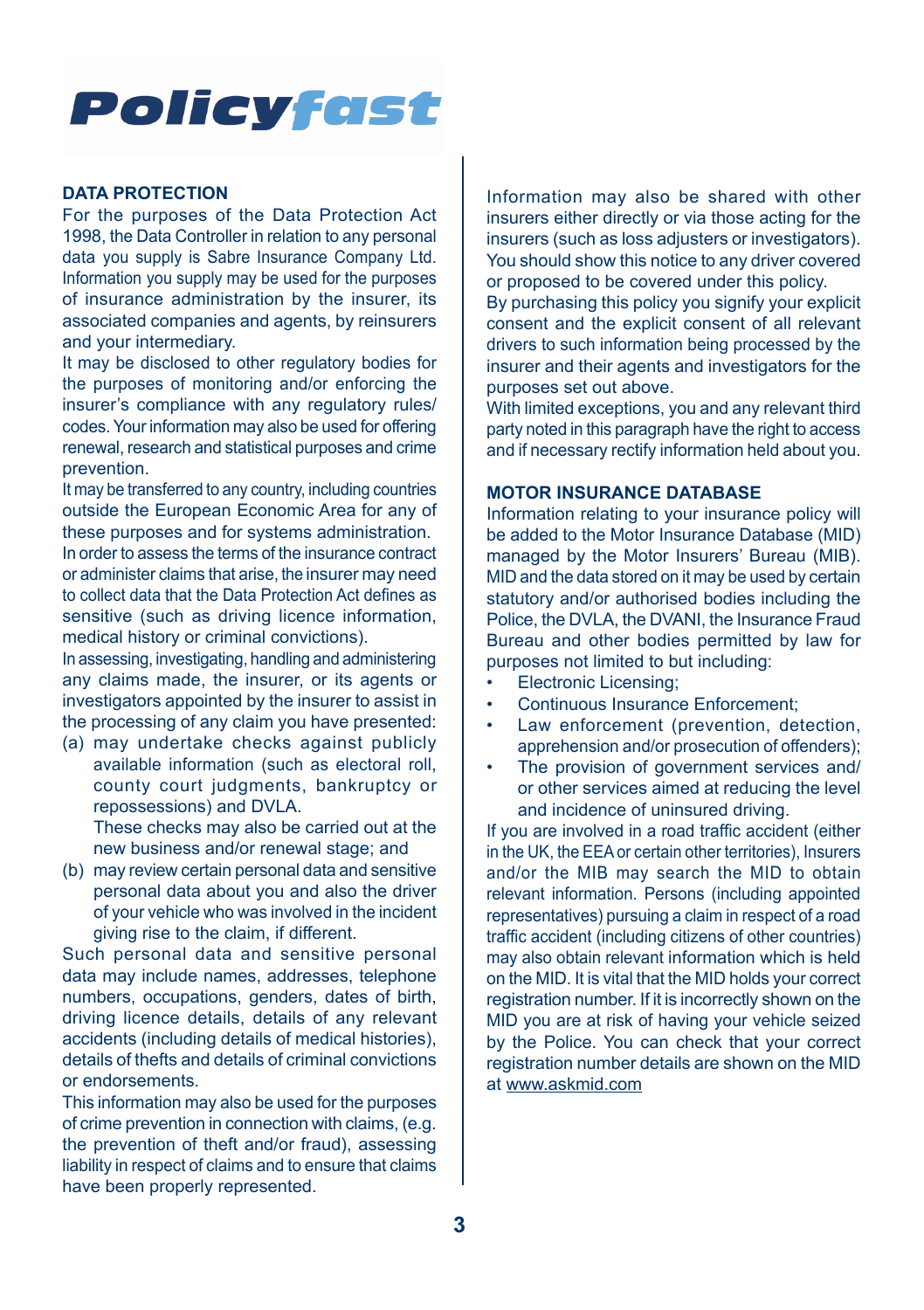

#### **DVLA – MY LICENCE**

By providing your Driving Licence Number when obtaining insurance you are consenting to us checking the DVLA register for details of your driving history and motoring convictions. You can check the information held by the DVLA about you by visiting their website www.gov.uk/view

- driving
- **licence**

#### **OPERATIVE SECTIONS:**

**Comprehensive Cover** - All Sections **Third Party, Fire and Theft Cover** - A1, A2, B1 –B2, B4 –B7, B1 3, C1 –C1 9, D1 –D10 **Third Party Only Cover** – A1, A2, B1, B5 – B7,  $C1 - C19$ ,  $D1 - D10$ 

#### **A1 THE POLICY**

The policy is a contract of indemnity between Sabre Insurance Company Ltd and the Policyholder.

Named as the Policyholder in the Schedule you have, by a proposal or statement of insurance (which shall incorporate all relevant information provided) and declaration, entered into a Contract of Insurance with the Insurer. You have paid or agreed to pay the premium for the period stated in the Schedule.

Sabre agrees to provide insurance on the basis outlined in this document and the accompanying schedule subject to the terms, conditions and exceptions under the policy.

Signed for and on behalf of: SABRE INSURANCE COMPANY LTD (Authorised Insurer)

 $r_{\mu}$ , Ber

(Authorised Signatory)

#### **CHOICE OF LAW**

The law of England and Wales will apply to this contract unless:

- 1) You and the Insurer agree otherwise; or
- 2) At the date of the contract you are a resident of (or, in the case of a business, the registered office or principal place of business is situated in) Scotland, Northern Ireland, the Channel Islands or the Isle of Man, in which case (in the absence of agreement to the contract) the law of the country will apply.

#### **A2 DEFINITIONS**

- 1. Certificate of Motor Insurance Evidence of the existence of motor insurance as required by the current Road Traffic Act.
- 2. Schedule

The Schedule should be read in conjunction with the Policy. It provides details of you, the Insurer, the vehicle, cover, endorsements, premium and excesses where applicable.

- 3. Your vehicle
	- (a) Any motor vehicle, the details of which have been supplied to the Insurer or any agent acting with the Insurer's authority and for which a Certificate of Motor Insurance has been issued under this Policy.
	- (b) Permanently fitted accessories or spare parts when kept in or on such a vehicle, or in your private garage.
- 4. Period of Insurance

The duration of this Policy as shown in the Schedule and any further period for which the Insurer accepts your premium.

5. Indemnity

A legal principle to ensure you are placed as near as possible in the same position after a loss, as you occupied immediately before the loss, by providing compensation for your losses and liabilities.

6. Excess

The first amount of any claim for loss of or damage to your vehicle which you must pay.

- 7. Spouse/Civil Partner Your legally married partner.
- 8. Great Britain United Kingdom of Great Britain & Northern Ireland.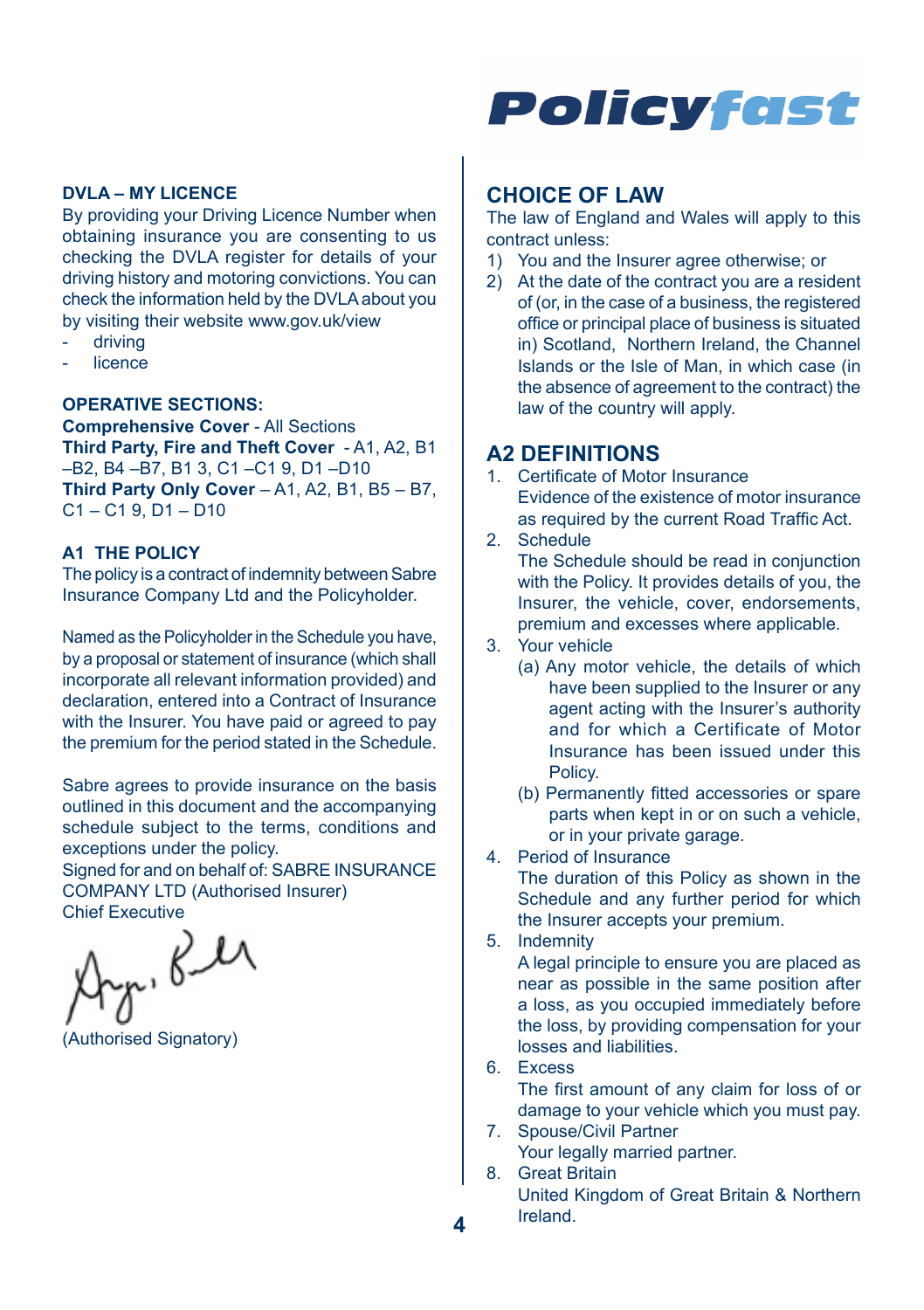#### 9. Endorsement

An alteration to the terms of the Policy. Where applicable this is shown in your Schedule and set out in the section of the Policy headed **EDORSEMENTS** 

10. You/Your

The person shown as the Policyholder in the Schedule.

#### 11. Hazardous Goods

The term hazardous goods means those detailed in:

- (a) The Dangerous Substances (Conveyance by Road in Road Tankers and Tank Containers) Regulations 1992
- (b) The Carriage of Dangerous Goods (Classification Packaging and Labelling) and Use of Transportable Pressure Receptacles Regulations 1996
- (c) The Carriage of Explosives by Road Regulations 1996
- (d) The Approved List of Dangerous Substances as published by the Health and Safety Executive and any other legislation of similar intent (including subsequent legislation) if applicable

#### 12. Trailer

Any trailer or caravan (other than a disabled mechanically propelled vehicle) that is attached to the insured vehicle.

#### 13. Road Traffic Law

The law which governs the driving or use of any motor vehicle within the United Kingdom including the Road Traffic Act 1988 and all related and subsequent legislation.

- 14. Telematics (where applicable) Electronic equipment professionally fitted to your vehicle or an enabled smartphone app which records and transmits vehicle data to the insurer.
- 15. Telematics Dashboard (where applicable) Your personal online login area which displays information based on your driving behaviour and includes your Statement of Insurance along with other important documents

#### **SCOPE OF COVER**

### B1 THIRD PARTY LIABILITY<br>1 In respect of legal liability f

- In respect of legal liability for accidental death. bodily injury to other people or damage to other people's property caused by, or arising out of, the use of any motor vehicle permitted by your Certificate of Motor Insurance issued under this Policy or any trailer or caravan attached to, and/or being towed by, the insured vehicle, the Insurer will indemnify the following persons: (a) you
	- (b) anyone covered by your Certificate of Motor Insurance who you authorise to drive or use your vehicle
	- (c) at your request any person using (but not driving) your vehicle with your permission for social, domestic and pleasure purposes
	- (d) any passenger travelling in or getting into or out of the vehicle
	- (e) your employers, while you are driving your vehicle on their business, but not when the vehicle is owned, leased, hired or operated by them
	- (f) the legal personal representative of any deceased person covered by this section.
- 2. The Insurer will pay any emergency treatment fees as required by the current Road Traffic Act. A payment in respect of emergency treatment will not affect the allowance of No Claim Discount (Section B7).
- 3. You must notify the Insurer of any coroner's inquest, fatal accident enquiry or other court proceedings following any incident which might involve legal liability. The Insurer will then decide whether to meet any legal fees for representation.

#### **EXCEPTIONS**

The Insurer will not be liable for:

- (a) any sum in excess of £5,000,000 inclusive of all costs for any one claim or series of claims arising from one event causing loss of or damage to property
- (b) damage to property owned by or held in trust by or in the custody or control of any person claiming indemnity under this section
- (c) any damage to any vehicle in connection with which indemnity is provided by this section
- (d) liability covered by any other policy of insurance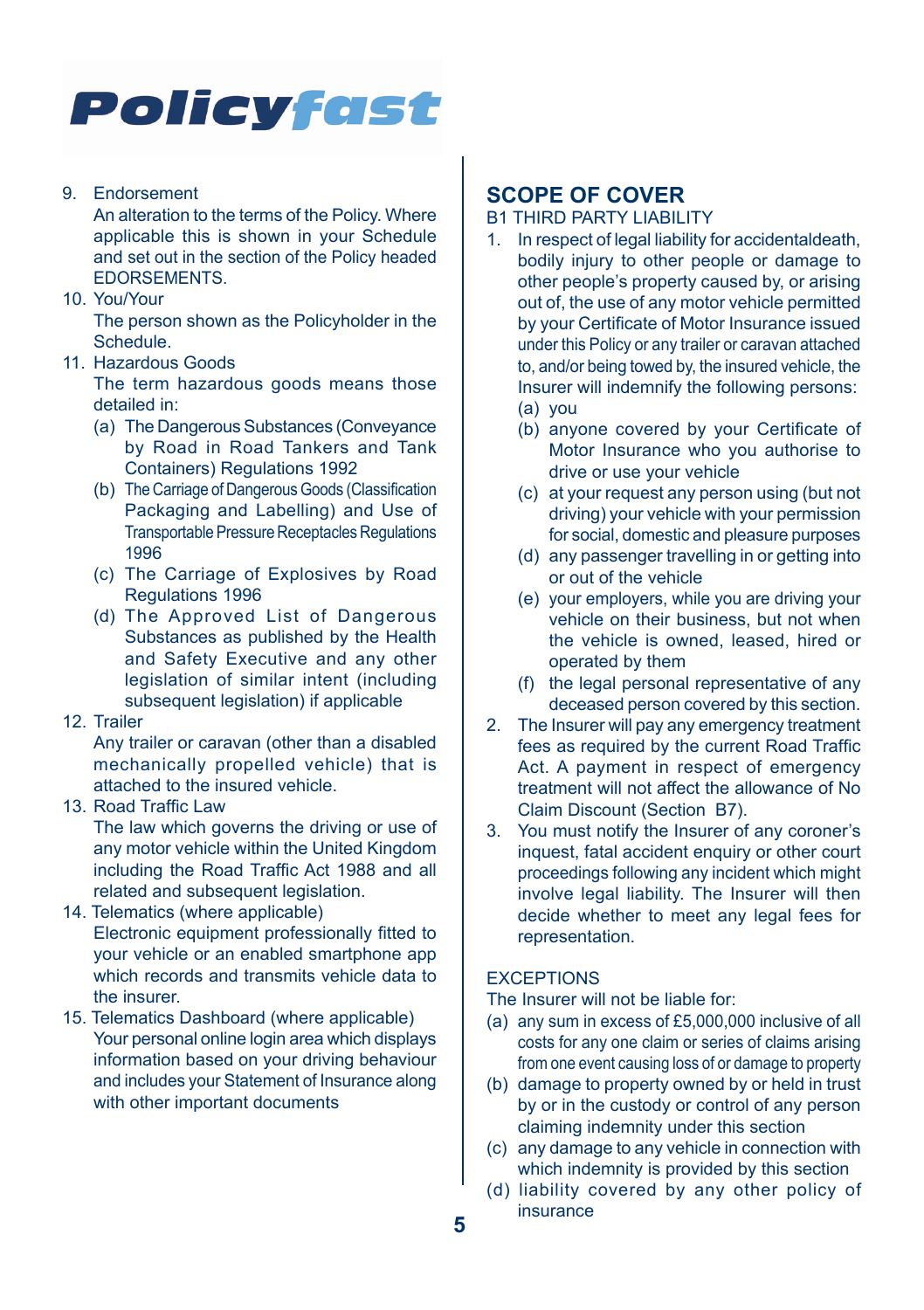- (e) loss of or damage to any trailer, caravan or vehicle (or to any property in the trailer caravan or vehicle) being towed by your vehicle or being towed by a vehicle being driven by you
- (f) loss or damage or liability which is the responsibility of the person driving or steering any vehicle being towed by your vehicle or being towed by a vehicle being driven by you
- (g) loss or damage to any bridge, weighbridge, viaduct, road or other surface over which the vehicle is driven or anything under the surface, caused by the weight or vibration of the insured vehicle or its load
- (h) any liability in respect of death, injury or damage caused or arising beyond the limits of any carriageway or thoroughfare in connection with:
	- (1) the bringing of the load to the vehicle for loading thereon or
	- (2) the taking away of the load from the vehicle after unloading
- (i) any loss, damage or liability caused by pollution or contamination arising out of seepage or spillage of the load from the vehicle or movement of the load in the vehicle
- (j) death or bodily injury to the person driving or in charge of the insured vehicle or to any person being carried in or on, getting onto or off, a trailer or vehicle being towed
- (k) legal liability when a trailer or brokendown vehicle is being towed for profit
- (l) liability for death or injury to any employee of the person insured arising during the course of their employment except where by insurance law
- (m) any claim resulting from carrying, preparing, selling or supplying of any goods, food or drink from the insured vehicle
- (n) liability for death, injury or damage resulting from the insured vehicle, or of machinery attached to it, being used as a tool of trade



#### B2 LOSS OF OR DAMAGE TO THE INSURED VEHICLE BY FIRE OR THEFT

The Insurer will indemnify you in respect of loss of or damage to your vehicle caused by fire, explosion, theft or attempted theft other than the excess specified in the Schedule.

In the event of a claim under Section B2, you shall be additionally liable for the excess specified below if, at the time of the loss, the vehicle is or was last in the custody or control of an insured person who is aged:

| <b>Vehicle Value</b> | Driver Age 17-24 inclusive |
|----------------------|----------------------------|
| £101 to £200         | £50                        |
| £201 to £300         | £100                       |
| £301 to £500         | £150                       |
| £501 to £150,000     | £200                       |

B3 LOSS OF OR DAMAGE TO THE INSURED VEHICLE OTHER THAN BY FIRE AND THEFT (COMPREHENSIVE POLICIES ONLY)

The Insurer will indemnify you against loss of, or damage to, your vehicle caused by accidental or malicious acts other than the excess specified in the Schedule.

In the event of a claim under Section B3, you shall be additionally liable for the excess specified below if, at the time of the loss or damage, the vehicle is or was last in the custody or control of an insured person who is aged:

| <b>Driver Age 17-24 inclusive</b> |
|-----------------------------------|
| £50                               |
| £100                              |
| £150                              |
| f200                              |
|                                   |

#### EXCEPTIONS to B2 & B3

The Insurer shall not be liable for:-

- 1. wear and tear or depreciation
- 2. mechanical, electrical, or electronic breadowns or failures, or equipment and computer malfunction
- 3. damage to tyres by braking, putures, cuts or bursts
- 4. loss of the vehicle due to deception
- 5. damage by frost
- 6. loss of use or any losses not directly associated with the incident that caused you to claim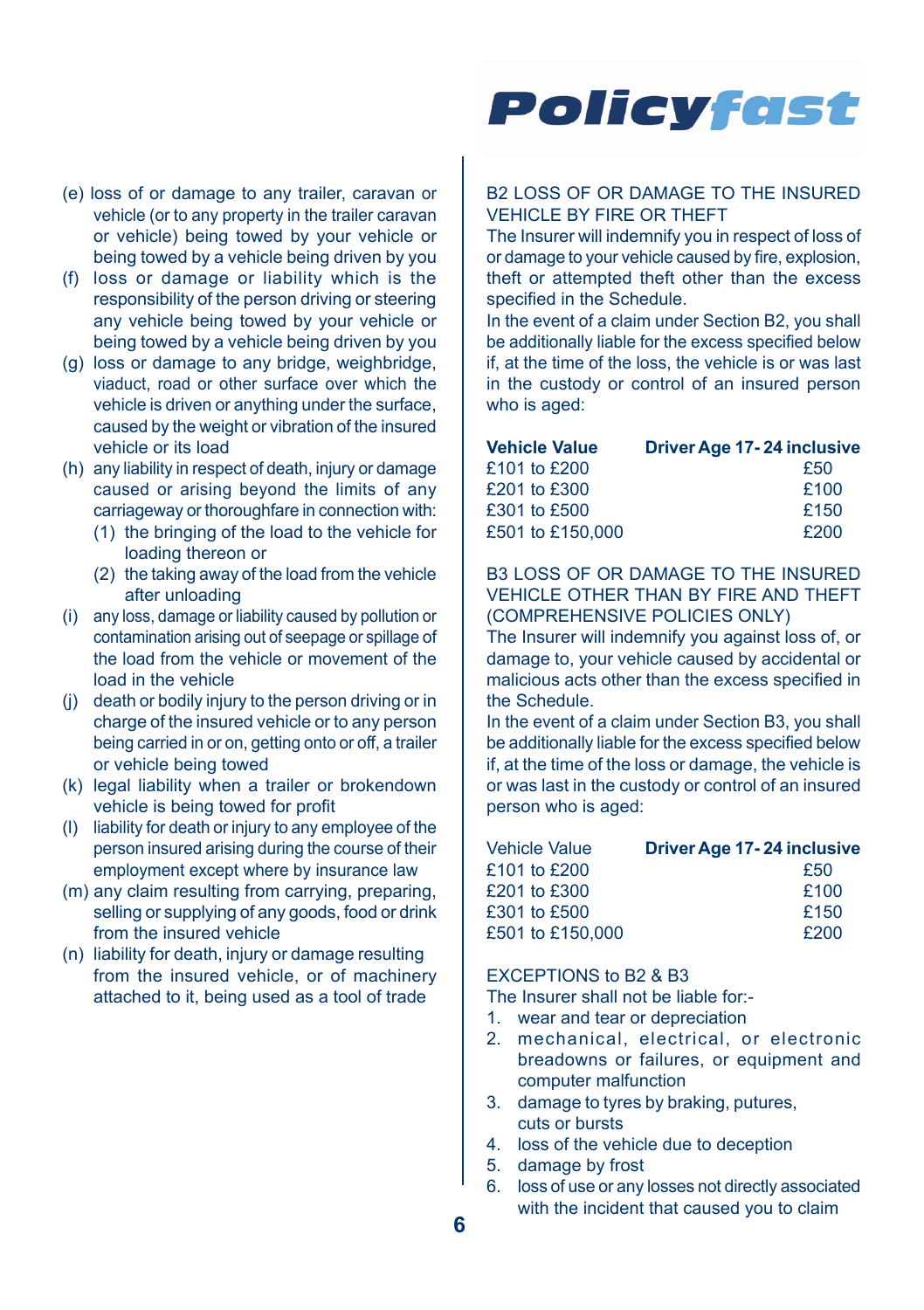#### 7. reduction in value after repair

- 8. loss of or damage to in-car entertainment equipment which includes radios, tape and CD/DVD playing equipment, satellite navigation systems, telephones, televisions, game consoles and screens unless permanently fitted to the vehicle by the manufacturer
- 9. any amount in excess of £150 in respect of loss of or damage to any permanently fitted incar entertainment as defined in exception 8 above
- 10. loss of or damage to your vehicle or anything contained therein whilst left unattended arising from theft or attempted theft when:
	- (a) your vehicle has not been secured by means of the door and boot locks
	- (b) the windows or any form of sliding or removable panel roof or hood on your vehicle has been left open or unlocked
	- (c) the ignition keys (which include ignition cards, lock transmitters or any other form of vehicle entry device) have been left in or on your vehicle
- 11. that part of the cost of any repair or replacement, which improves your vehicle beyond its condition immediately before the loss or damage occurred
- 12. a greater sum than the manufacturers last published list price for the replacement of any spare part or accessory lost or damaged
- 13. failure or inability of any equipment or any computer program to recognise, correctly interpret or process any date as the true or correct date, or to continue to function correctly beyond that date
- 14. loss of or damage to your vehicle arising from it being taken by, or driven by, a person who was not an insured driver under the policy, but was a member of your family or household, or any other person known to you, unless you can prove that the driver intended to permanently deprive you of your vehicle
- 15. any amount in excess of £250 relating to sign writing, advertisements, logos or specialised artwork

#### B4 REPAIRS COVERED BY SECTION B2 OR B3 OF THE POLICY

- 1. The Insurer will pay the reasonable costs of protecting your vehicle or removing it to a place of safe storage.
- 2. The Insurer has the option to settle the claim by repair or replacement of your vehicle or paying in cash the amount of the loss or damage. The maximum amount payable will be the market value or declared value whichever is the lower.
- 3. In the event of repair the Insurer will pay the reasonable costs of moving your vehicle to the nearest repairer and returning it after repair to your address in Great Britain, Northern Ireland, The Isle of Man or the Channel Islands.
- 4. If your vehicle is the subject of a Hire Purchase or Leasing Agreement and the Insurer decides to pay in cash the amount of the loss or damage, payment will be made to the legal owner whose receipt shall constitute a full discharge.
- 5. The Insurer may use warranted replacement parts, which are not supplied by the manufacturer of your vehicle

#### B5 FOREIGN USE

- 1. The Insurer will provide compulsory minimum insurance required in any member country of the EU or a country in respect of which the Commission of the European Union is satisfied that arrangements have been made to meet the requirements of Article 7(2) of the EU Directive on Insurance of Civil Liabilities arising from the use of motor vehicles (No. 72/166/EEC).
- 2. In addition, subject to the Insurer's consent
	- (a) full Policy cover will apply while your vehicle is being used in the countries specified above and while being transported (including loading and unloading) along a recognised sea, air or rail route between any countries to which this insurance applies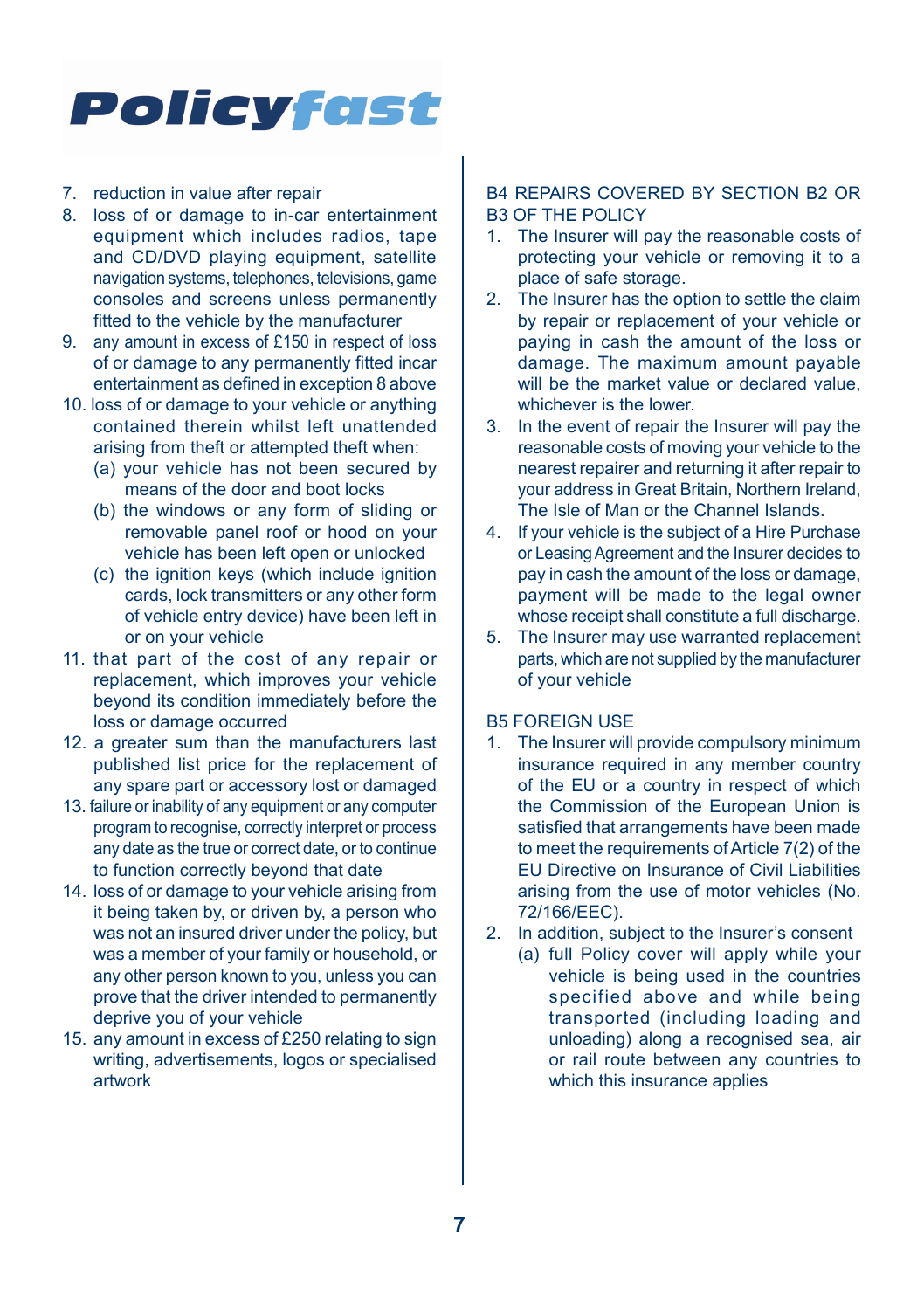- (b) the Insurer will also indemnify you following a valid claim under Section B2 and Section B3 of the Policy against:
	- (i) the reasonable cost of delivery of your vehicle to you or to your home in Great Britain, Northern Ireland, The Isle of Man or the Channel Islands after necessary repairs have been completed, or
	- (ii) the amount of foreign customs duty liable as a direct result of the loss or damage to your vehicle preventing its return to Great Britain, Northern Ireland, The Isle of Man or the Channel Islands
- 3. If you intend to travel to a country not specified in Section 1 above you must tell us before you travel. Subject to the insurer's consent a Green card will be issued and full policy cover will be provided. You must pay any additional premium that may be required.
- 4. Provided your main home is Great Britain, Northern Ireland, The Isle of Man or the Channel Islands then this policy will provide you with cover for foreign use to a maximum of 28 days in total within the policy period.

#### B6 VEHICLE SHARING

The receipt of financial contributions as part of a vehicle-sharing arrangement for social or similar purposes in respect of the carriage of passengers will not be regarded as the carriage of passengers for hire or reward (or the use of the vehicle for hiring) provided that:

- (a) the vehicle is not constructed or adapted to carry more than seven passengers (excluding the driver)
- (b) the passengers are not being carried in the course of a business of carrying passengers
- (c) the total contributions received for the journey do not involve an element of profit.

#### B7 NO CLAIMS DISCOUNT

If no claim is made or arises under this Policy during any one year of insurance your renewal premium will be reduced by a No Claim Discount in accordance with the scale of discounts applicable at the renewal date.

 **8** to another person. Entitlement to No Claim Discount is not transfeable



#### B8 MEDICAL EXPENSES

The Insurer will pay medical expenses incurred up to £100 for each occupant injured in an accident involving your vehicle

#### B9 PERSONAL EFFECTS

The Insurer will, at your request, pay a maximum of £100 for any one occurrence in respect of loss or damage to personal effects in your vehicle. The Insurer will not be liable for:

- (a) mobile telephones
- (b) portable satellite navigation systems
- (c) money, stamps, tickets, documents or securities
- (d) tools, goods or samples carried in connection with any business or trade
- (e) property covered under any other insurance policy

#### B10 WINDOW BREAKAGE

The Insurer will pay the cost of repair or replacement of glass windscreens and windows from accidental damage and the cost of repairing resultant scratching of the bodywork.

The insurer will not be liable for damage to sunroofs or glass roofs under this section of the policy.

For windscreen replacement an excess of £75 will apply teach glass panel.

Where the replacement is carried out by the Insurer's approved windscreen repairers, cover is unlimited, but if carried out by an unapproved repairer cover is limited to £150 (before deduction of a £75 excess).

For windscreen repair an excess of £15 will apply to each claim.

Any payment made under this section shall not prejudice your entitlement to No Claim Discount.

#### B11 PERSONAL ACCIDENT INSURANCE

If you and/or your spouse/civil partner suffer accidental injury while driving or travelling as a passenger in any vehicle covered under the Policy, the Insurer will pay £5000 if the injury, within three months of the date of the accident. solely and directly results in:

- (a) death
- (b) total and permanent loss of sight in one or both eyes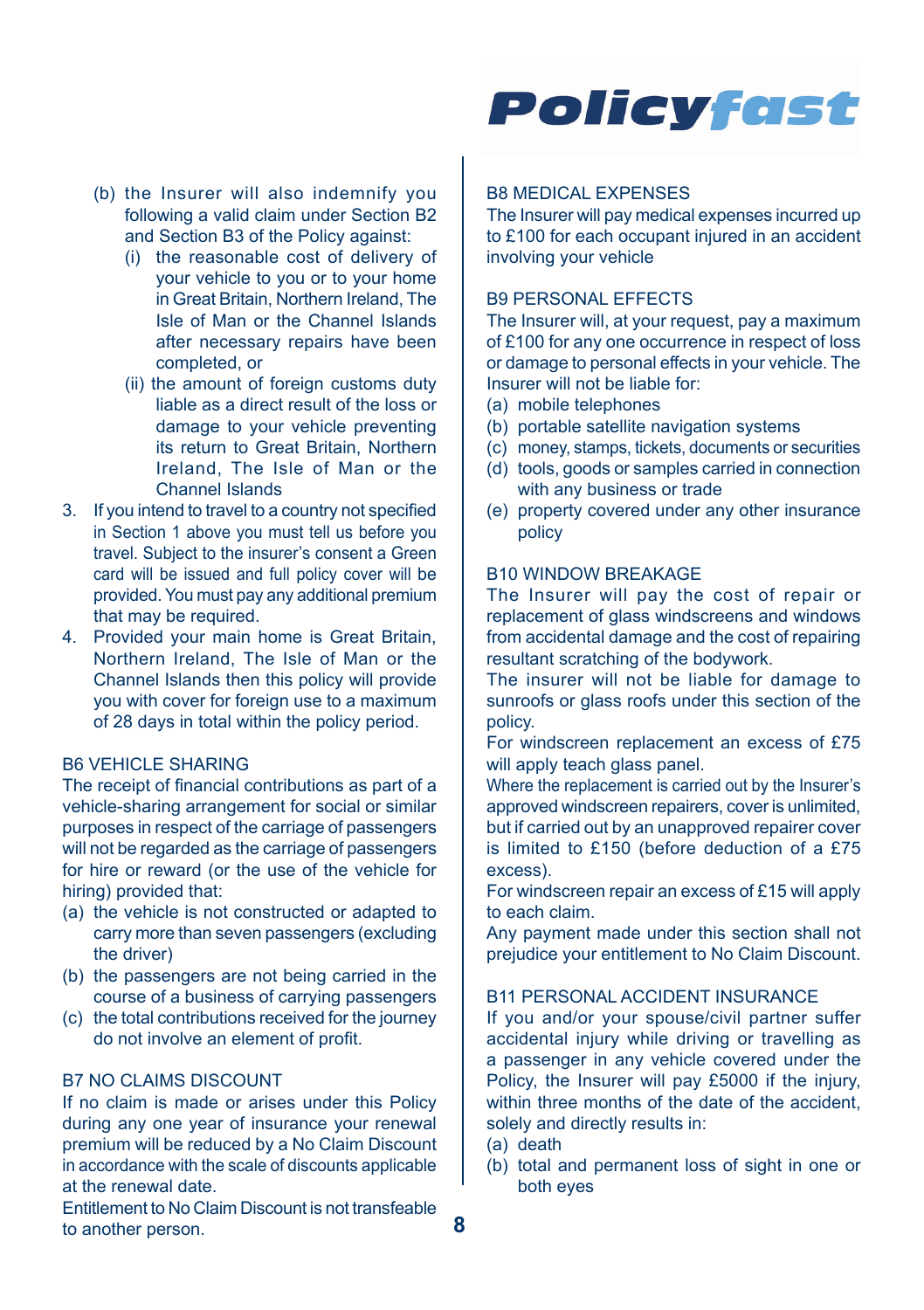(c) loss of any limb.

The maximum payable to any one person is £5000. Payment will be made to the injured person or to his or her legal representative. This benefit will not be payable:

- (a) for suicide or attempted suicide
- (b) if the injured person was under the influence of alcohol or drugs
- (c) if the injured person was not complying with the law regarding seat belts

#### B13 IMPORTED VEHICLES

If your vehicle is defined by the Department of Transport and DVLA as a "personal import" or "very low volume" import and was imported from outside the European Union, insurance is provided on the understanding that the vehicle conforms with the type approval regulations defined by the DVLA effective at the time of importation to the United Kingdom. The following restrictions apply to cover:

(a) in the event of your vehicle being damaged beyond economical repair, or following theft where your vehicle is not recovered, the basis of settlement of any claim under Section B2 or Section B3 of this policy will be the market value of your vehicle in the United Kingdom at the time of the loss or damage. The amount payable will not exceed the amount shown on the purchase receipt for the vehicle or the declared value, whichever is the lower.

#### **GENERAL EXCLUSIONS**

#### **C1 USE OF THE INSURED VEHICLE**

This Policy does not provide cover for any loss, damage, accident or injury occurring whilst your vehicle is being:

- (a) driven by or in the custody or control of a person who is not permitted to drive by the Certificate of Motor Insurance or by a person who to your knowledge does not hold a licence to drive the vehicle
- (b) driven by or in the custody or control of a person not complying with the terms or limitations of the driving licence held
- (c) used for purposes not permitted by the Certificate of Motor Insurance
- (d) driven by you or any person authorised by you to drive your vehicle, should it be proved to the satisfaction of the Insurer that the driver was driving under the influence of drink or drugs. A conviction under the relevant law (including convictions for the offences of failing to supply specimens of breath, urine or blood) shall be deemed to be conclusive evidence of the condition of the driver at the time and date of the occurrence giving rise to the conviction

#### C2 CONTRACTUAL LIABILITY EXCLUSION

This Policy does not provide cover for any liability, which attaches because of an agreement but which would not have attached in the absence of the agreement.

#### C3 WAR RISKS EXCLUSION

This Policy does not provide cover for any consequence of war, invasion, act of foreign enemy, hostilities (whether war be declared or not), civil war, rebellion, revolution, insurrection, military or usurped power except so far as is necessary to meet the requirements of the Road Traffic Acts.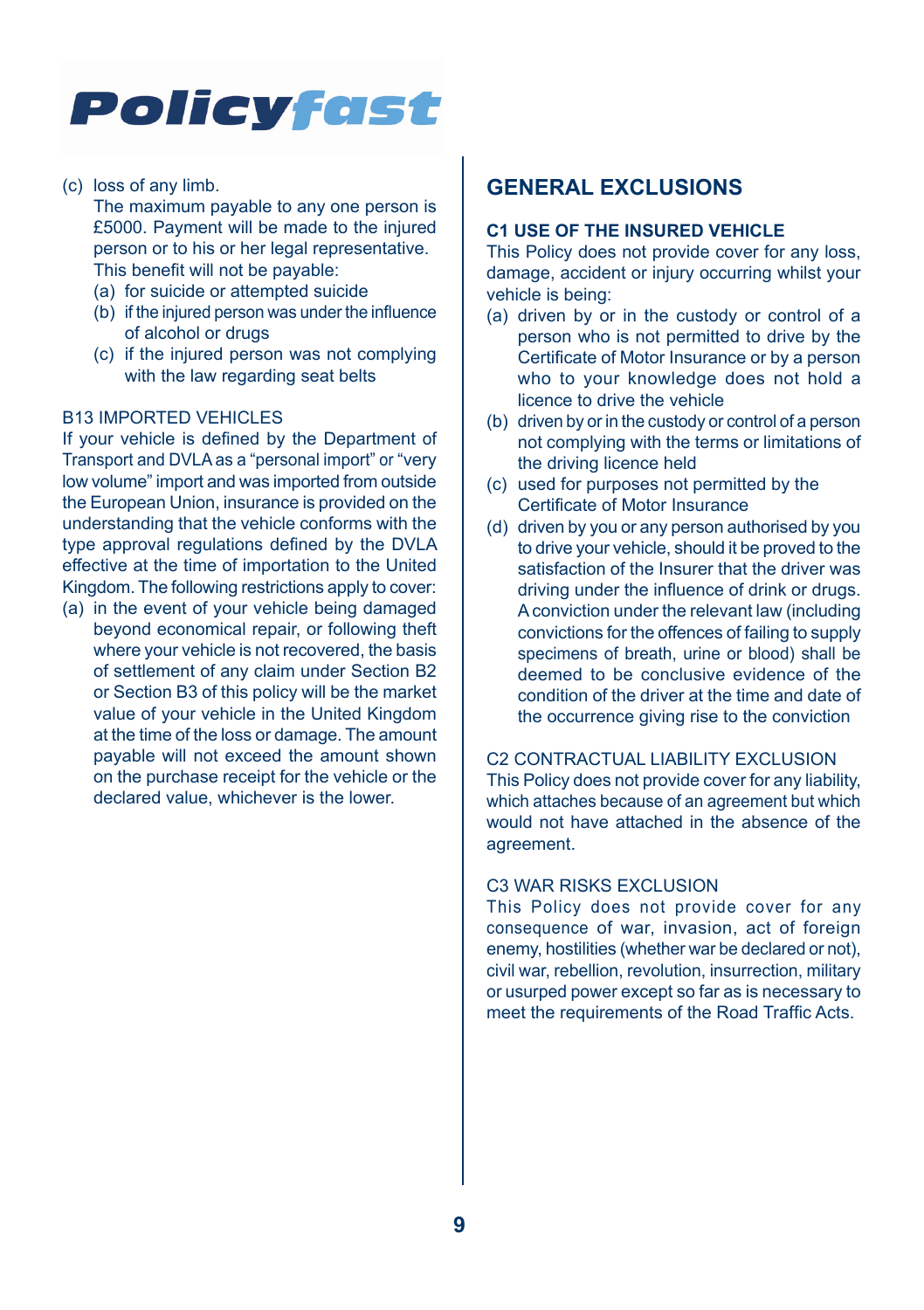#### C4 RADIOACTIVE CONTAMINATION AND EXPLOSIVE NUCLEAR ASSEMBLY EXCLUSION This Policy does not provide cover for:

- 1. loss of or destruction of or damage to any property whatsoever or any loss or expense whatsoever resulting from or arising from any consequential loss, and
- 2. any legal liability of whatsoever nature directly or indirectly caused by, contributed to, or arising from:
	- (a) ionising radiations or contamination by radioactivity from any irradiated nuclear fuel or from any nuclear waste from the combustion of nuclear fuel
	- (b) the radioactive, toxic, explosive or other hazardous properties of any explosive nuclear assembly or nuclear component thereof.

#### C5 RACING AND DELIBERATE ACTS

This Policy does not provide cover for any loss, damage, death or injury arising whilst your vehicle is being used in any rallies or as a result of racing formally or informally against another motorist, "road rage", suicide or any deliberate act caused by you or any driver insured to drive your car.

#### C6 RIOT AND CIVIL COMMOTION EXCLUSION

This Policy does not provide cover for any consequence of riot or civil commotion or malicious act (other than by fire or explosion) occurring outside Great Britain, Northern Ireland, The Isle of Man or the Channel Islands.

#### C8 EARTHQUAKE EXCLUSION

This Policy does not provide cover for any accident, injury, damage or loss arising during or in consequence of an earthquake occurring outside Great Britain. Northern Ireland, The Isle of Man or the Channel Islands.

#### C9 FOREIGN JURISDICTION EXCLUSION

This Policy does not provide cover for any accident, injury, loss, damage or liability in respect of which any proceedings are brought or judgment is obtained in any court outside Great Britain, Northern Ireland, The Isle of Man or the Channel Islands unless such proceedings are brought

or judgment is obtained in the court of a foreign country arising out of the use of your vehicle in that foreign country where the Insurer has agreed to extend cover under the Policy to include such foreign use.

#### C10 AIRPORT USE EXCLUSION

This Policy does not provide cover for any accident, injury, damage, loss, or any losses not directly associated with the incident or any liability of whatsoever nature while your vehicle is in or on that part of an aerodrome, airport, airfield or military base provided for:

- (a) the take off or landing of aircraft and/or the movement of aircraft on the surface
- (b) aircraft parking aprons including the associated service roads, refuelling areas and ground equipment parking areas.

#### C11 TERRORISM

This Policy does not provide cover for any liability arising out of acts of terrorism as defined in Part 1 of the Terrorism Act 2006or any subsequent amendments to this legislation, except as is necessary to meet the requirements of the Road Traffic Acts. In territories other than the UK the definition contained in the Terrorism Act 2006or any subsequent amendments to this legislation will be deemed to be the applicable definition.

#### C12 HAZARDOUS GOODS

This Policy does not provide cover for any accident, injury, damage or loss caused directly or indirectly by carrying of hazardous goods, other than to meet the requirements of the Road Traffic Acts.

#### C13 TOWING

This Policy does not provide any cover when the vehicle is towing for hire or reward any caravan, trailer or disabled mechanically propelled vehicle.

#### C14 EXPLOSION, SPARKS OR ASHES

This Policy does not cover any liability, loss or damage caused by explosion, sparks or ashes from the insured vehicle or from any trailer or machinery attached to, or detached from it.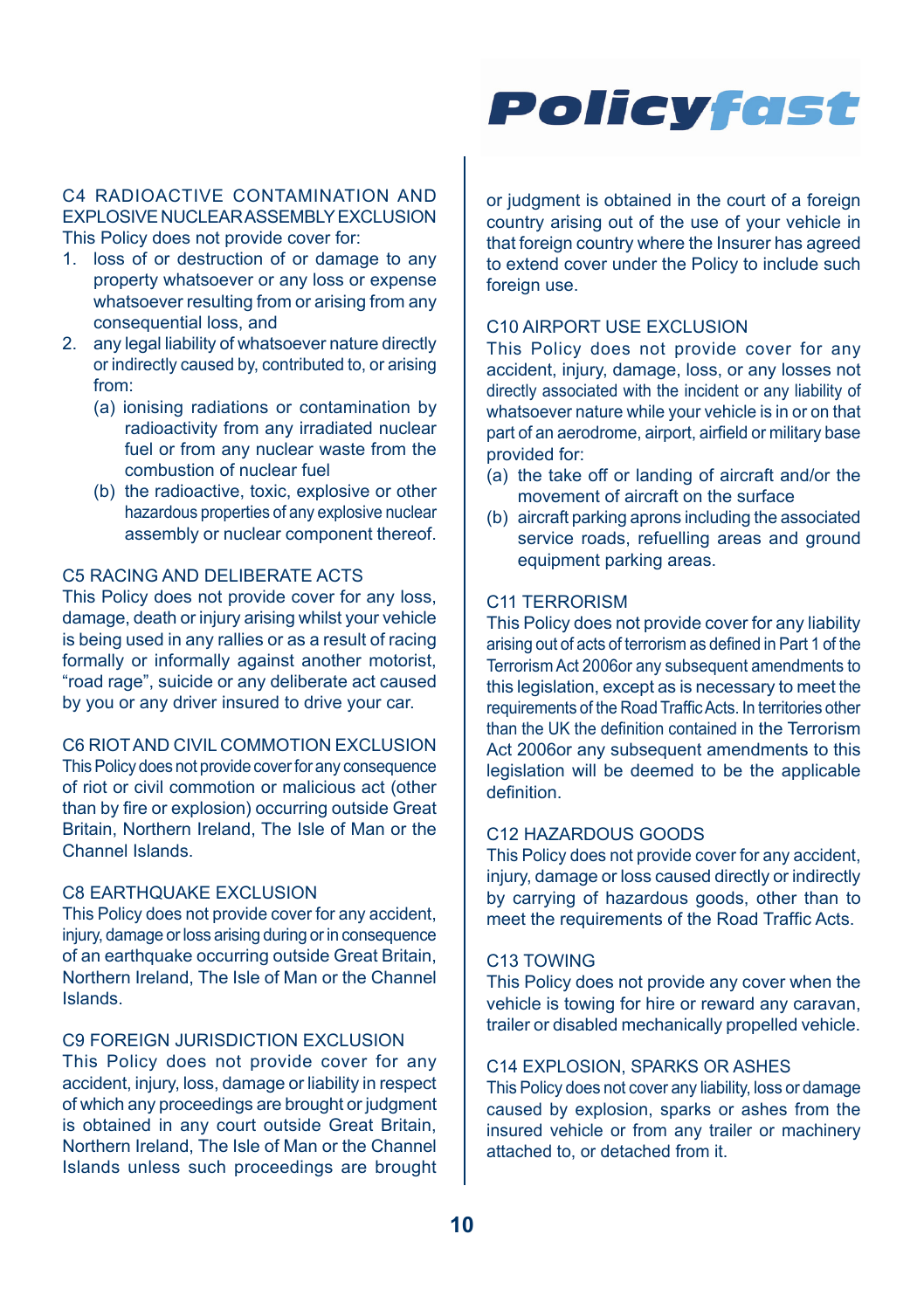

#### C15 GOODS SOLD, TRANSPORTED OR SUPPLIED

This Policy does not cover any liability, loss or damage resulting from anything sold, transported or supplied by you or on your behalf.

#### C16 COMPENSATION

This Policy will not compensate you if you are unable to use your vehicle or for any other expenses you have to pay because of this.

#### C17 MALICIOUS DAMAGE

This Policy does not cover loss or damage caused maliciously or deliberately by any person employed by you or driving your vehicle with your permission or agreement.

#### C18 UN-ROADWORTHY, UNSAFE & INSECURE LOADS

This Policy does not provide cover for any accident, injury, damage or loss when the insured vehicle is:

- (a) being driven in an unsafe, un-roadworthy or damaged condition or does not have a valid MOT certificate when needed
- (b) being driven with a number of passengers which is unsafe or greater than the seating capacity of your vehicle
- (c) carrying an unsafe load
- (d) towing a trailer which is unsafe or has an insecure load

#### C19 REPLACEMENT PARTS, ACCESSORIES & GLASS

If your vehicle is damaged and suitable parts accessories or glass are not available from stock in the United Kingdom we may at our option make a payment on a cash in lieu of repair basis. In this event the amount we will pay for new parts and accessories will be limited to the manufacturer's last list price in the country of origin of your vehicle. Currency exchange rates will be those applicable at the date of the accident or loss. The Insurer will not be liable for the cost of importation of any necessary part or accessory into the United Kingdom.

#### **CONDITIONS**

D1 GEOGRAPHIC LIMITS

This Policy applies:

- (a) within the territorial limits of Great Britain, Northern Ireland, The Isle of Man and the Channel Islands or in transit by sea or rail between these places, including loading and unloading
- (b) elsewhere as described in Section B5 FOREIGN USE.

#### D2 DUTIES OF THE POLICYHOLDER

The insurance described in this Policy will only be provided if:

- (a) any person claiming indemnity has complied with all its terms, conditions and endorsements
- (b) the information given in the Proposal / Statement of Insurance and declaration is complete and correct to the best of your knowledge and belief
- (c) you or any person named on the Certificate of Motor Insurance has taken all reasonable steps to safeguard your vehicle from loss or damage
- (d) you maintain your vehicle in an efficient roadworthy condition and the Insurer upon request, is granted the right to examine your vehicle and its accessories and to access and copy any data records retained within the vehicle
- (e) you give immediate notice to the Insurer in writing of any important change to the information provided on the proposal form or other information supplied by you or on your behalf, which is incorporated herein as the basis of the contract

For examples of important changes refer to the section entitled IMPORTANT CHANGES.

This condition applies to information relating to you and any driver covered by this insurance.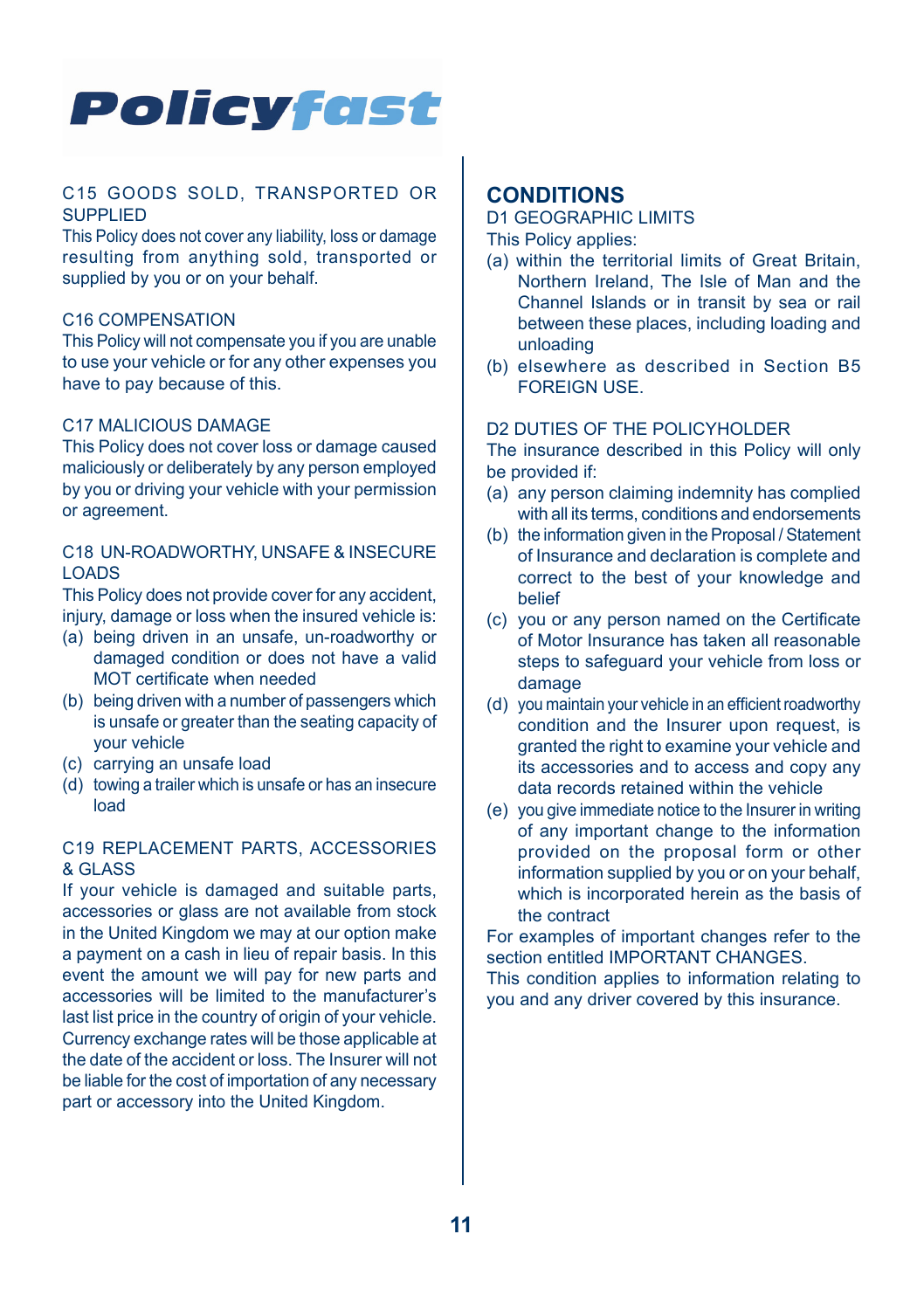#### D3 CLAIM NOTIFICATION AND CO-OPERATION

The Insurer must be notified as soon as reasonably possible following any loss, damage or accident, which might give rise to a claim under the Policy. You are encouraged to utilise the Insurer's helpline number 0330 024 8000 or any other helpline operated by your agent. Notification can also be made by letter, claim form, telephone or fax. Fax notification should be made using the Insurer's fax number 0330 024 4701.

Any letter, writ or summons must be sent to the Insurer unanswered, immediately it is received. Your entitlement to cover under the Policy could be prejudiced if dispatch of such documents is unreasonably delayed.

You and any other person claiming indemnity must provide the Insurer with all information and assistance necessary to investigate and settle claims made under this Policy.

#### D4 CONDUCT OF CLAIMS/SUBROGATION

Except with the Insurer's written consent, no admission, offer, promise, payment or indemnity shall be made by you or any person (or on behalf of any person) claiming indemnity under the Policy.

The Insurer shall be entitled to conduct the defence or settlement of any claim and to instruct the solicitors of their choice to act for you in any proceedings. In circumstances where it is considered appropriate to do so the Insurers will be entitled to admit liability on behalf of you or any person claiming indemnity under the Policy. Such admissions may be made prior to or after the commencement of proceedings in relation to any event likely to give rise to a claim under the Policy.

#### D5 CANCELLATION

 **12** unexpired portion of the Policy. You may cancel the Policy in writing at any time by notifying the insurer or intermediary acting on its behalf of your intention to cancel the policy. Subject to no claim arising in the current period of insurance, the Insurer will give a return of premium for the unexpired portion of the Policy. The Insurer or its authorised agent may cancel the Policy by giving seven days' notice in writing to your last known address and subject to no claim arising in the current period of insurance, the Insurer will give a return of premium for the

If you find that the policy does not suit your requirements and we have not provided you with all necessary information before you made your decision to purchase this policy, you may, within 14 days of receiving the full policy documentation, cancel your cover, in writing, returning all policy documentation. This right does not apply if you have made an adjustment to your policy. The insurer will give a full return of premium subject to a small time on risk charge unless the vehicle covered under the Policy is deemed to be a total loss by the insurer when there is no return of premium.

If the vehicle covered under this Policy is deemed to be a total loss and is not replaced immediately, the Policy will be cancelled and there will be no return of premium for the unexpired portion of the Policy. If the vehicle is immediately replaced, no return of premium will be given and an additional premium may be required for the remaining portion of the Policy.

Should the vehicle covered under this policy be sold and not replaced immediately, you must notify the Insurer in writing, who will cancel the Policy. Provided you have not made a claim or been involved in an accident or loss, regardless of blame, in the current period of insurance, the Insurer will give a return of premium for the unexpired portion of the Policy.

#### D6 CONTRIBUTION

If at any time a claim arises under this Policy where there is another insurance policy covering the same loss, damage or liability, the Insurer will only pay its proportionate amount of the claim.

#### D7 AVOIDANCE OF CERTAIN TERMS AND RIGHTS OF RECOVERY

If the Insurer is required to pay a claim under Road Traffic Law or the law of any country in which this policy operates (including settling such a claim on a reasonable basis in anticipation of such a liability), which the Insurer would not otherwise be liable to pay had the law not existed, the Insurer shall be entitled to recover such payments (including the legal costs of reasonably defending the claim) they make from you if you:

- (a) Caused the loss directly or indirectly;
- (b) Caused or permitted the vehicle to be driven by an uninsured driver;
- (c) Through act or omission, caused this insurance to be invalid.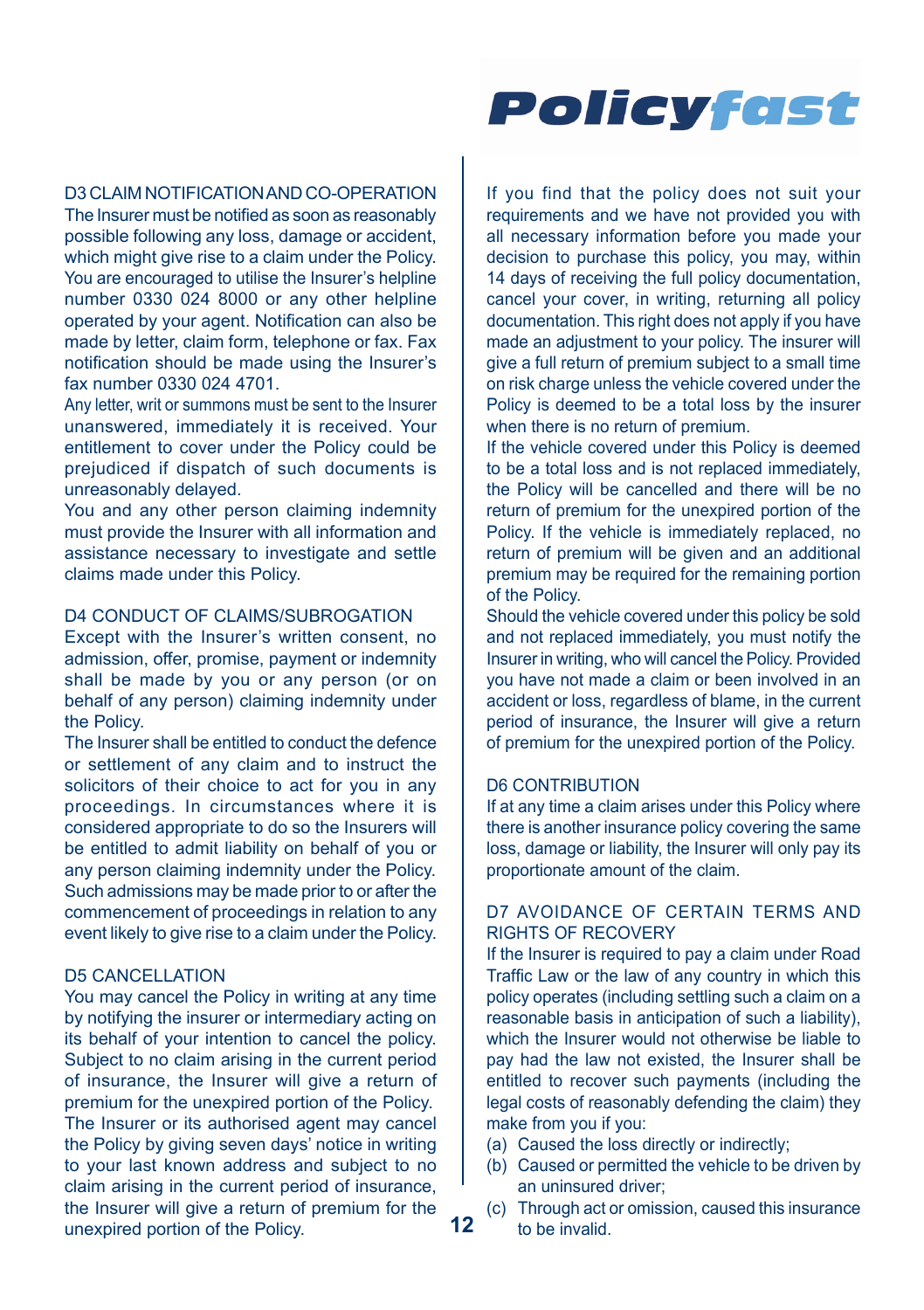#### D8 FRAUDULENT CLAIMS

Should you make any claim, or a statement in connection with any claim, knowing it to be false or fraudulent in any respect, the Policy shall become null and void and all claims shall be forfeited. It is the Insurer's practice to co-operate fully with the Police authorities in the detection and prosecution of those involved in fraud and to report all such matters under the Proceeds of Crime Act2002.

#### D9 TELEMATICS

Where it is a condition of the policy that a telematic device is fitted or smartphone app enabled, it is your responsibility to ensure that any party who has an interest in the ownership of your vehicle (such as your partner or a hire purchase company) has agreed that a device can be installed or enabled. If a box is to be installed this must take place within 28 days of cover commencing. If a smartphone app is being used this must be enabled and registered within 15 days of cover commencing. Failure to comply with this condition will result in the policy being cancelled.

The telematic device or smartphone app must remain switched on and in use at all times to allow us to monitor driving performance and consider whether your premium should be adjusted.

Premiums may go up or down, dependent upon driving behaviour.

If the vehicle covered under this Policy is deemed to be a total loss and the vehicle is immediately replaced, no return of premium will be given and an additional premium may be required for the remaining portion of the Policy. No return of premium will be given for any subsequent policy adjustments, including driving behaviour adjustments, for the remaining portion of the Policy.

Box installation will be carried out by an approved network service.

You will be required to present the following original documentation to the engineer at the time of **installation** 

- (a) Proof of your no claim discount (if applicable)
- (b) Vehicle Registration Document (V5/log book) If you have recently purchased the vehicle and the V5 has not been received then the New Vehicle Supplement will suffice.

(c) Driving licence or both sides of photo card for all drivers to be insured. Certificates confirming you have passed a driving test will not be sufficient.

Photographs of the vehicle to be insured will be taken at the time of installation.

Enablement and registration of a smartphone apps will need to be carried out by you and any named drivers. Your policy may be cancelled if the documentation required is not uploaded within 28 days of cover commencing.

The box has tamper-proof controls and attack safeguards. If the intelligent alert system is triggered it will notify the suppliers of any unauthorised tampering. An investigation will be initiated and a physical inspection by an engineer will be required. Any unauthorised tampering will invalidate the insurance cover provided and your policy may be cancelled.

A fee may be payable for installation and removal of a box. Full details of any fees or charges will have been provided at the time of purchase of this policy.

Where a device has been fitted and the policy is cancelled the device will be disabled or removed. This would be carried out by an engineer from our approved network service. If you sell your vehicle you are obliged to notify the new owner if a telematic device has been installed. If you change your vehicle a telematic device must be installed or enabled in the new vehicle being insured.

If an extreme driving event is observed you may be charged an additional premium.

Full details of any fees or charges will have been provided at the time of purchase of this policy. If further instances of extreme driving are observed, we reserve the right to cancel your policy. Written notification will be sent to you in advance of any cancellation.

The previous year's actual driving behaviour will be used in the calculation of the renewal premium. Where the actual driving behaviour is known to us, following the expiry of a policy where it was a condition to have a telematics device installed, it will be applied to any future policies where we are the Insurer.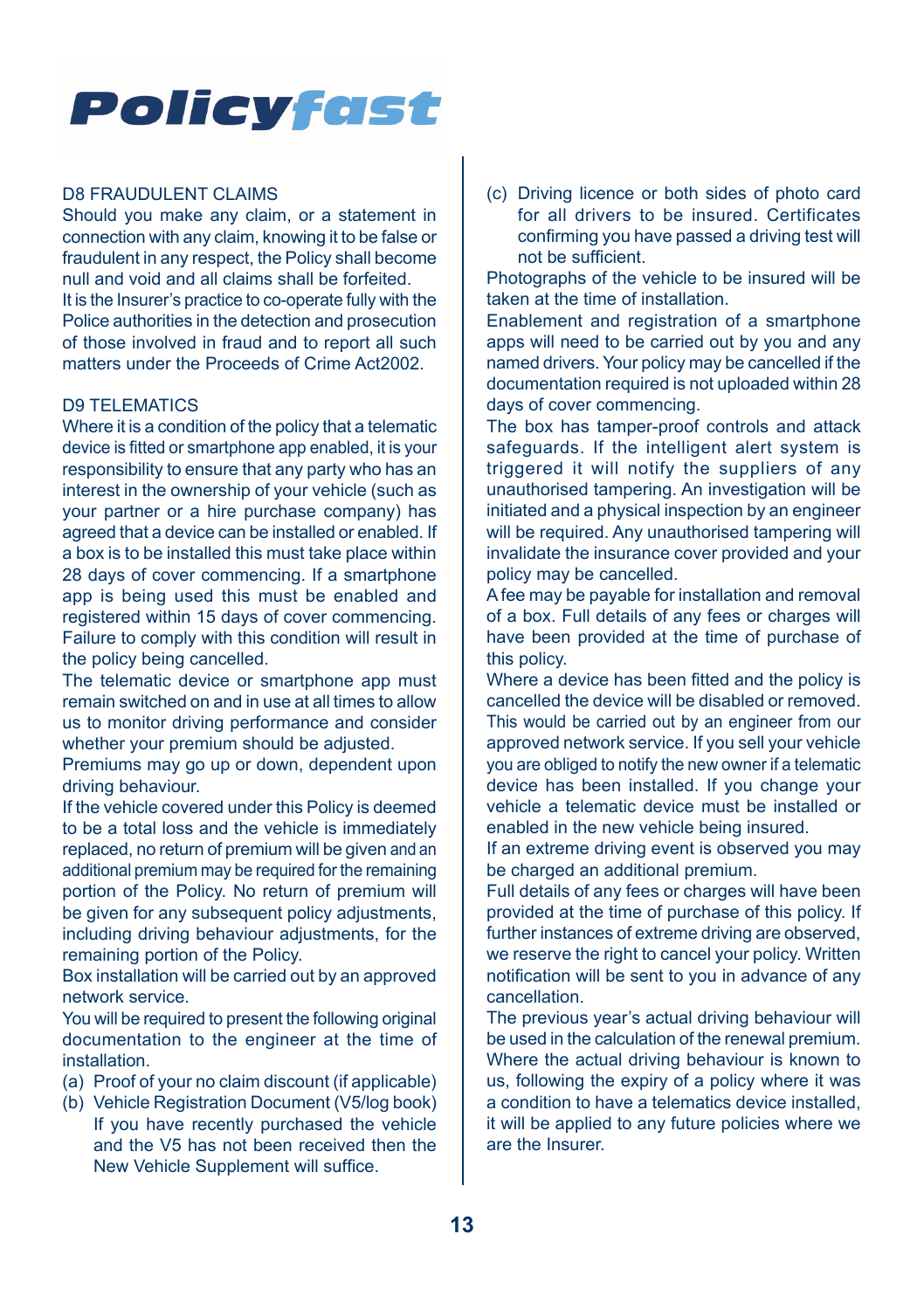#### D10 USE OF TELEMATICS DATA

It is important that you read this section and understand how we will use the data collected by the device. By proceeding with the application for insurance you are consenting to the use of the data to assess your driving behaviour and adjust your premium accordingly.

This policy wording must be shown to any named driver on your insurance policy so they are aware that their driving will be monitored.

We and our appointed agents will process this data securely.

From the date of installation and registration we will use the telematic device to capture data from your vehicle. An electronic data feed will translate the GPS coordinates from the device to provide information, such as road type, road surface and speed limit of the road you are driving on at any specific time.

This will enable us to build a profile of your driving behaviour.

We and those acting on our behalf will use the data from the devices to: provide you with data via your Dashboard portal relating to your driving behaviour calculate your premiums based upon actual vehicle usage and driving behaviour provide further clarification as to the circumstance of a claim if you make a claim under the policy

Your information will continue to be used for the purposes outlined above once your policy ends, until the telematic device is disabled. Data collected by the telematic device may be disclosed to third parties with your permission in the following circumstances:

- (a) if required for installation, servicing or if the device needs to be disabled
- (b where there is a requirement by law to disclose such information

#### D11 MID TERM ADJUSTMENTS ON TELEMATIC POLICIES

 **14** If the vehicle covered under this Policy is deemed to be a total loss, and the vehicle is immediately replaced, no return of premium will be given and an additional premium may be required for the remaining portion of the Policy. No return of premium will be given for any subsequent policy adjustments for the remaining portion of the Policy.



#### **ENDORSEMENTS**

Only applicable if stated in the Schedule

#### 8 ACCIDENTAL AND MALICIOUS DAMAGE. FIRE AND THEFT EXCESS

In respect of each and every occurrence the Insurer shall not be liable under Section B2 and Section B3 for the first amount specified on the Schedule. The sum specified shall be in addition to any other amount for which the Insurer is not liable under the Policy.

#### 9 ANTI THEFT DEVICE

The Insurer shall not be liable for loss of or damage to your vehicle caused by theft or attempted theft unless:

- (a) your vehicle is fitted with an immobilising system accepted by the Insurer and
- (b) you are in possession of all the keys and/or activating accessories and the certificate of installation as provided by the manufacturer of the device, and the device is operated in accordance with the manufacturer's instructions whilst your vehicle is parked and unattended.

#### 11 PROTECTED NO CLAIM DISCOUNT

Any entitlement under Section B7 of this Policy shall be maintained provided that not more than two claims have arisen in any five consecutive years.

#### 40 FIRE AND THEFT EXCESS

In respect of each and every occurrence the Insurer shall not be liable under Section B2 for the first amount specified on the Schedule. The sum specified shall be in addition to any other amount for which the Insurer is not liable under the Policy.

#### 41 TRACKING DEVICE

The Insurer shall not be liable for loss of, or damage to your vehicle caused by theft or attempted theft, unless your vehicle is fitted with a tracking device using GPS satellite technology for which there is continuous subscription.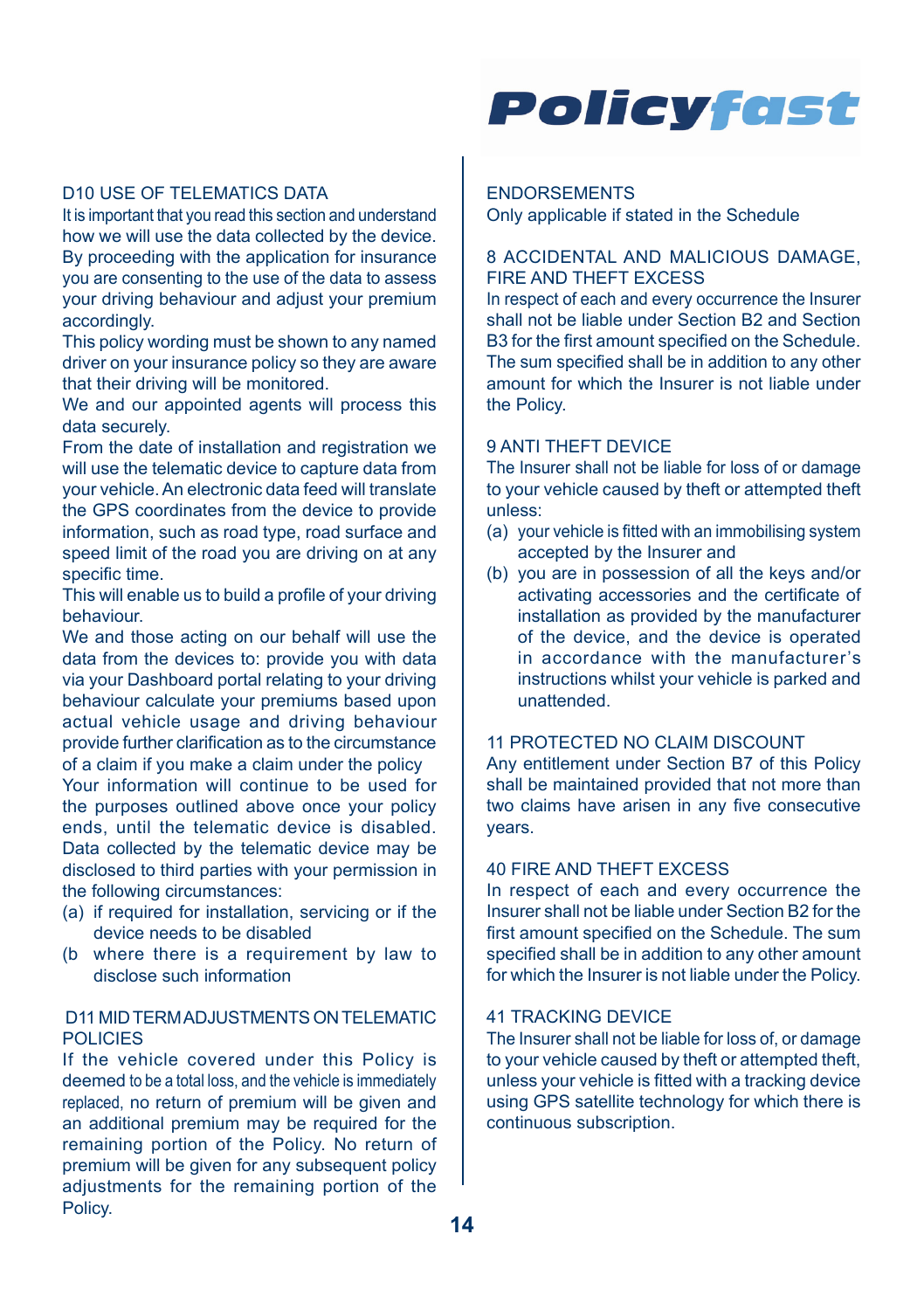#### COMPLAINT ENQUIRY

#### Insurance Complaint

Our goal is to give excellent service to all of our customers but we recognise that things do go wrong occasionally. We take all complaints we receive seriously and aim to resolve all of our customers' problems promptly. To ensure that we provide the kind of service you expect we welcome your feedback. We will record and analyse your comments to make sure we continually improve the service we offer.

Policyfast Limited take pride in providing a first class service to all our Policyholders, however occasionally an enquiry or a complaint may arise, often as a result of misunderstanding, which will usually be resolved quickly and efficiently to our Policyholders satisfaction.

If **you** have an enquiry or cause to make a complaint regarding your Policy, **you** should firstly contact the Broker/Agent who arranged the insurance for **you**.

If they are unable to resolve the problem, please contact:

Operations Manager Policyfast Limited Unit 5, Vantage Park Washingley Road **Huntingdon** PE29 6SR

If **you** are not satisfied with the way your complaint has been dealt with, **you** may Contact our Customer Service Adviser, who will make sure that the issue is dealt with at a senior level.

#### What will happen if you complain?

- Your complaint will be acknowledged within two working days
- We will aim to resolve all complaints within five working days
- Once an assessment and full investigation of your concerns has been made, we will respond with a decision.

Most of our customers' concerns can be resolved quickly but occasionally more detailed enquiries are needed. If this is likely, we will contact you with an update and give you an expected date of response. An investigation of your complaint will be carried out at a senior level and a final decision given.

If you are dissatisfied with our final decision, you can refer the matter to the Financial Ombudsman Service (FOS).

The FOS will only consider your complaint if you have given us the opportunity to resolve it and you are a private policyholder so please follow the steps below. If however, we do not resolve your complaint within 40 working days, the FOS will accept a direct referral.

Whilst **we** are bound by the decision of the FOS, you are not.

If you continue to remain dissatisfied, we would recommend that you take independent legal advice. Following the complaint procedure below does not affect your right to take legal action. The Next Steps

#### **Step 1**

#### **• Seek resolution by contact with us**

If you are disappointed with any aspect of the handling of your insurance we would encourage you to contact the department concerned. You can write, email or telephone, whichever suits you, and ask us to review the problem. An investigation of your complaint will be carried out at a senior level and a final decision given.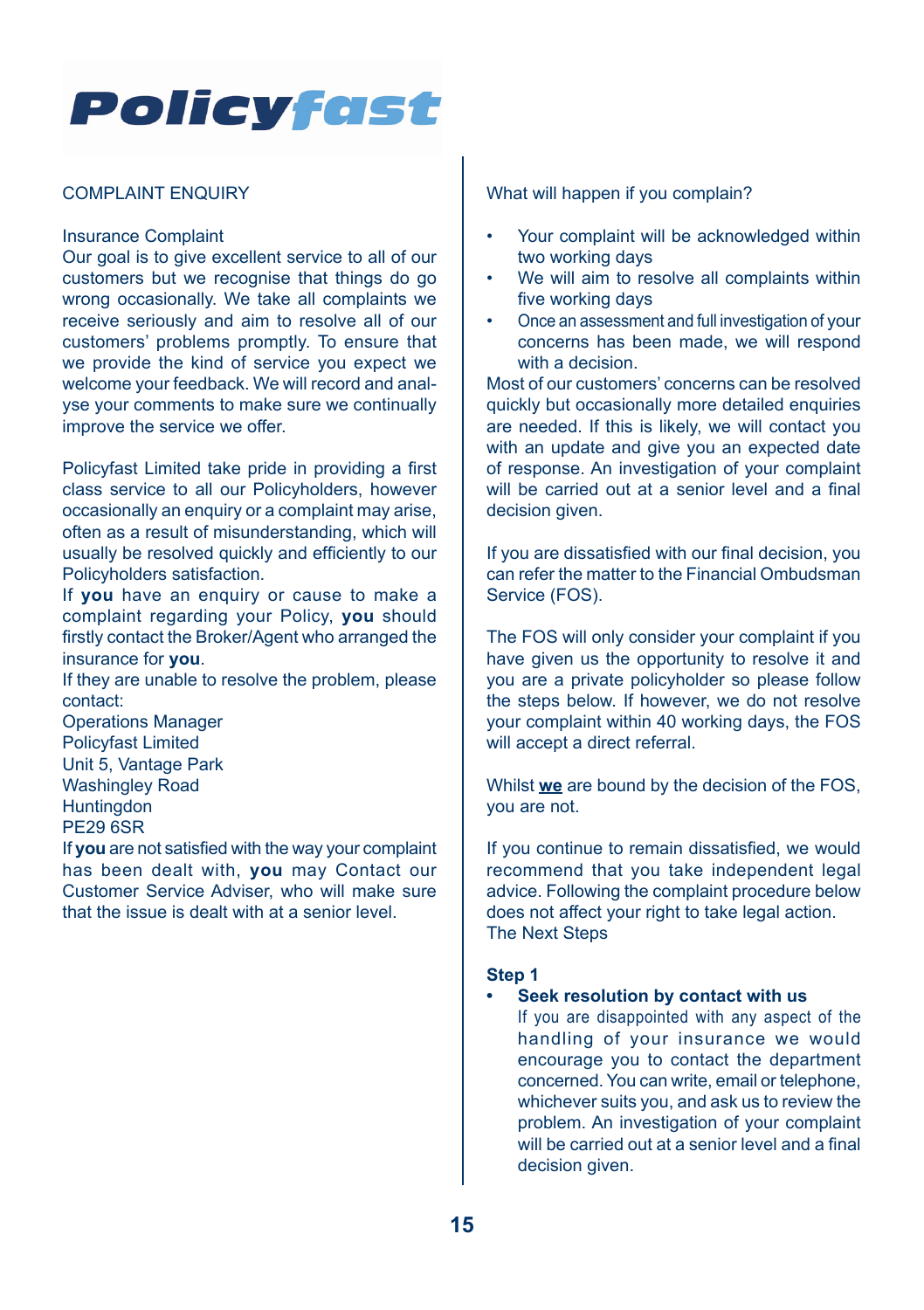#### **Step 2**

• Refer your complaint to the Financial Ombudsman Service

If after making a complaint to us you are still unhappy and you feel the matter has not been resolved to your satisfaction please contact the FOS at:

Financial Ombudsman Service Exchange Tower London E14 9SR From landlines call: 0800 023 4567<br>
From mobiles call: 0300 123 9123 From mobiles call:

#### FINANCIAL SERVICES COMPENSATION SCHEME (FSCS)

You are covered by the Financial Services Compensation Scheme (FSCS) and may be entitled to compensation from the scheme if we cannot meet our financial obligations. This depends on the type of insurance you have and the circumstances of your claim. Further information about compensation scheme arrangements is available from the FSCS by visiting the FSCS website at www.fscs.org.uk or by phoning 0800 678 1100 or writing to: Financial Services Compensation Scheme 10th Floor, Beaufort House 15 St Botolph Street London, EC3A 7QU

SABRE INSURANCE COMPANY LIMITED Registered in England Number 2387080. Registered Office: Sabre House, 150 South Street, Dorking, Surrey RH4 2YY Authorised by the Prudential Regulation Authority and regulated by the Financial Conduct Authority and Prudential Regulation Authority